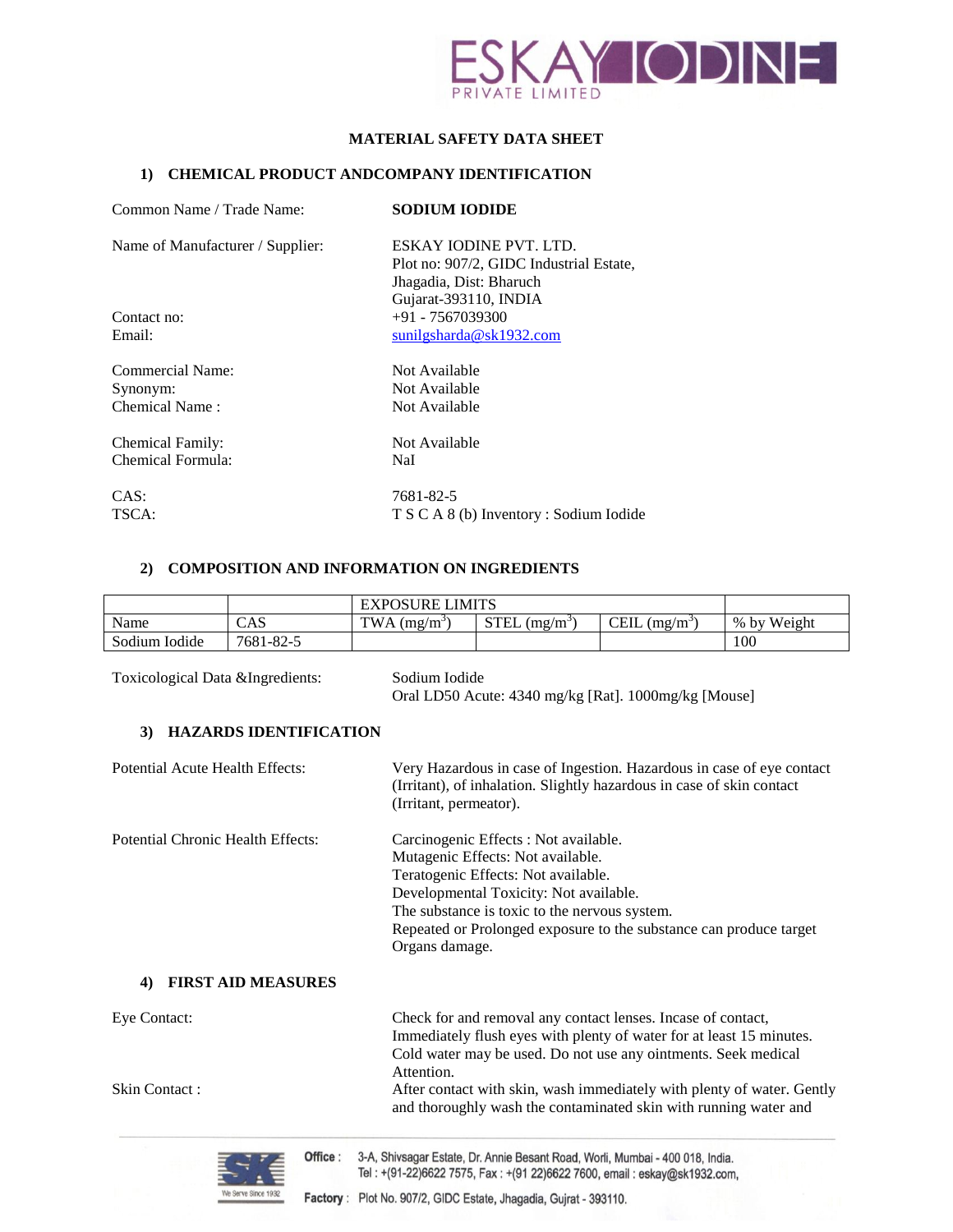

| Serious Skin Contact: | non-abrasive soap. Be particularly careful to clean folds, crevices,<br>creases and groin. Cold water may be used. Cover the irritated skin<br>with an emollient. If irritation persists, seek medical attention.<br>Not Available.                                                                                                                                                                        |
|-----------------------|------------------------------------------------------------------------------------------------------------------------------------------------------------------------------------------------------------------------------------------------------------------------------------------------------------------------------------------------------------------------------------------------------------|
| Inhalation :          | Allow the victim to rest in a well ventilated area. Seek immediate<br>medical attention.                                                                                                                                                                                                                                                                                                                   |
| Serious Inhalation:   | Not available.                                                                                                                                                                                                                                                                                                                                                                                             |
| Ingestion :           | Do NOT induce vomiting. Examine the lips and mouth to ascertain<br>whether the tissues are damaged, a possible indication that the toxic<br>material was ingested, the absence of such signs, however, is not<br>conclusive. Loosen tight clothing such as a collar, tie, belt or<br>waistband. If the victim is not breathing, perform mouth-to mouth<br>resuscitation. Seek immediate medical attention. |
| Serious Ingestion :   | Not available.                                                                                                                                                                                                                                                                                                                                                                                             |

### **5) FIRE & EXPLOSION DATA**

| Flammability of the product : | Non-Flammable.  |
|-------------------------------|-----------------|
| Auto-Ignition Temperature :   | Not applicable. |
| <b>Flash Points:</b>          | Not applicable. |

Flammable Limits : Not applicable. Products of Combustion : Not applicable. Fire Hazards in presence of Various Substances: Not applicable. Explosion Hazards in Presence of Various Substances: Not Available.

Risks of explosion of the product in presence of mechanical impact: Not Available. Risks of explosion of the product in presence of static discharge : Not Available. Fire Fighting Media &Instruction : Not applicable

| Special Remarks on Fire Hazards:       | Not available |
|----------------------------------------|---------------|
| Special Remarks on Explosion Hazards : | Not available |

#### **6) ACCIDENTAL RELEASE MEASURES**

| Small Spill:                | Use appropriate tools to put the spilled solid in a convenient waste<br>disposal container. Finish cleaning by spreading water on the<br>contaminated surface and dispose of according to local and regional<br>authority requirements.                           |
|-----------------------------|-------------------------------------------------------------------------------------------------------------------------------------------------------------------------------------------------------------------------------------------------------------------|
| Large Spill :               | Use a shovel to put the material into a convenient waste disposal<br>container. Finish cleaning by spreading water on the contaminated<br>surface and allow to evacuate through the sanitary system.                                                              |
| <b>HANDLING AND STORAGE</b> |                                                                                                                                                                                                                                                                   |
| Precautions:                | Do not ingest Do not breathe dust. Avoid contact with eyes. Wear<br>suitable protective clothing. Incase of insufficient ventilation, wear<br>suitable respiratory equipment. If ingested, seek medical advice<br>immediately and show the container or the label |

Keep away from incompatibles such as oxidizing agents, metals, acids.

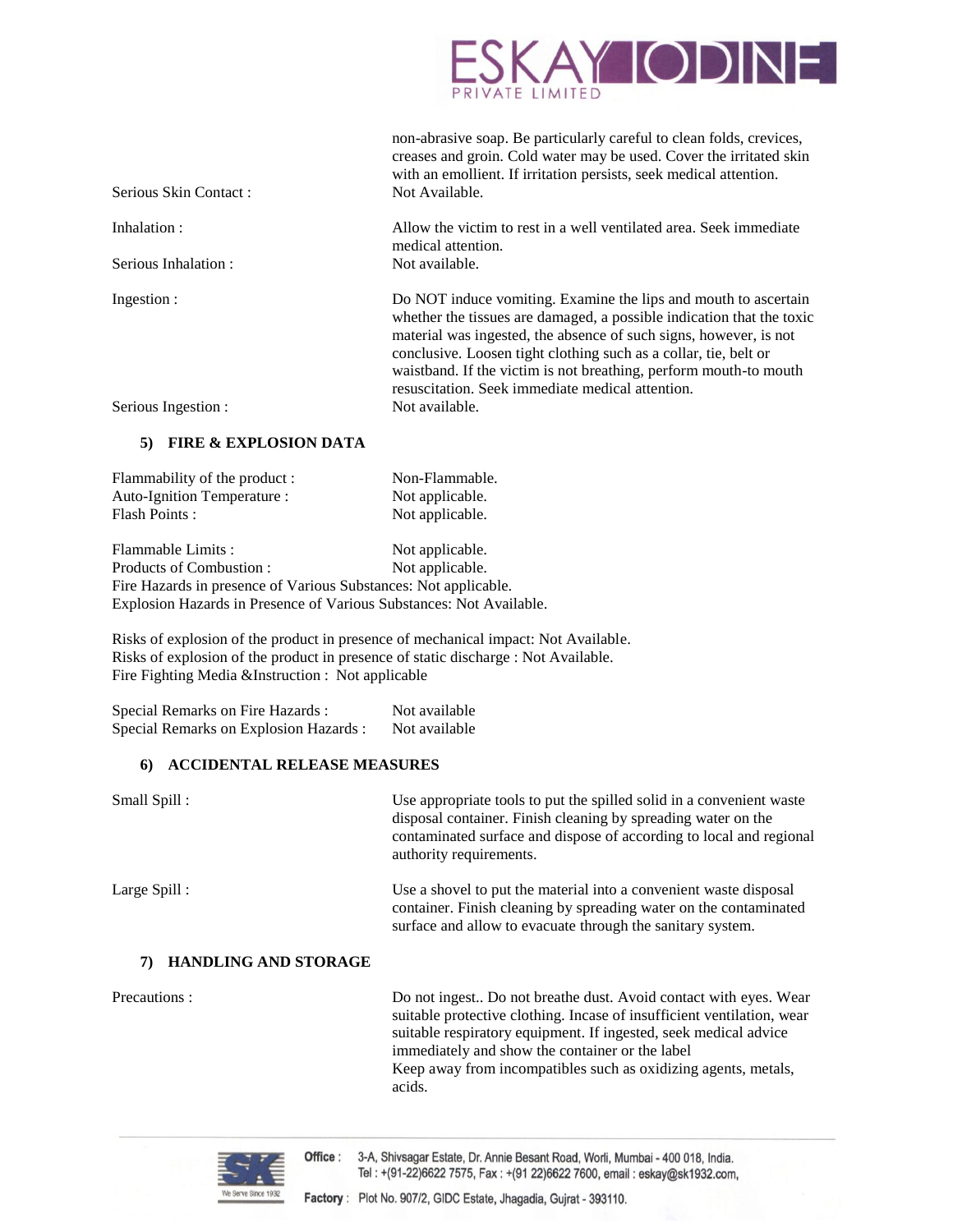

| Storage :                                            | No specific storage is required. Use shelves or cabinets sturdy enough<br>to bear the weight of the chemicals. Be sure that it is not necessary to<br>strain to reach materials, and that shelves are not overloaded.                                                                    |
|------------------------------------------------------|------------------------------------------------------------------------------------------------------------------------------------------------------------------------------------------------------------------------------------------------------------------------------------------|
| <b>EXPOSURE CONTROLS / PERSONAL PROTECTION</b><br>8) |                                                                                                                                                                                                                                                                                          |
| Engineering Controls :                               | Use process enclosures, local exhaust ventilation, or other engineering<br>controls to keep airborne levels below recommended exposure limits.<br>If user operations generate dust, fume or mist, use ventilation to keep<br>exposure to airborne contaminants below the exposure limit. |

Personal Protection : Splash goggles. Lab coat. Dust Respirator. Be sure to use an approved / certified respirator or equivalent. Gloves.

Personal Protection in case of a Large Spill : Splash goggles. Full suit. Dust respirator. Boots.Gloves. A self contained breathing apparatus should be used to avoid inhalation of the product. Suggested protective clothing might not be sufficient, consult a specialist BEFORE handling this product.

Exposure Limits : Not available.

# **9) PHYSICAL AND CHEMICAL PROPERTIES**

| Physical State and Appearance :<br>Molecular Weight | Solid (Deliquescent Crystals Solid)<br>149.89 $g/mole$                                    |
|-----------------------------------------------------|-------------------------------------------------------------------------------------------|
| $pH(1\%$ solution / water ):                        | 7 (Neutral)                                                                               |
| <b>Boiling Point:</b>                               | Decomposes                                                                                |
| Melting Point:                                      | 651 °C (1203.8 °F)                                                                        |
| Critical Temperature:                               | Not Available                                                                             |
| Specific Gravity:                                   | 3.67 (Water = 1)                                                                          |
| Vapor Pressure :                                    | Not Applicable                                                                            |
| Vapor Density:                                      | Not Available                                                                             |
| Volatility:                                         | Not Available                                                                             |
| Odor Threshold:                                     | Not Available                                                                             |
| Water / Oil Dist. Coeff. :                          | Not Available                                                                             |
| Ionicity (in water):                                | Not Available                                                                             |
| Dispersion Properties :                             | See solubility in water, methanol, acetone.                                               |
| Solubility:                                         | Insoluble in cold water, hot water. Soluble in methanol. Partially<br>soluble in acetone. |

## **10) STABILITY AND REACTIVITY DATA**

| Stability:                                | The product is stable.                                                                    |
|-------------------------------------------|-------------------------------------------------------------------------------------------|
| Instability Temperature :                 | Not available.                                                                            |
| Conditions of Instability:                | Not available.                                                                            |
| Incompatibility with various substances : | Highly reactive with oxidizing agents, acids. Reactive with metals.                       |
| Corrosivity:                              | Corrosive in presence of aluminum, of zinc, of copper. Corrosive in<br>presence of Steel. |
|                                           | Non corrosive in presence of glass, of stainless steel (304), of                          |



Office: 3-A, Shivsagar Estate, Dr. Annie Besant Road, Worli, Mumbai - 400 018, India. Tel: +(91-22)6622 7575, Fax: +(91 22)6622 7600, email: eskay@sk1932.com,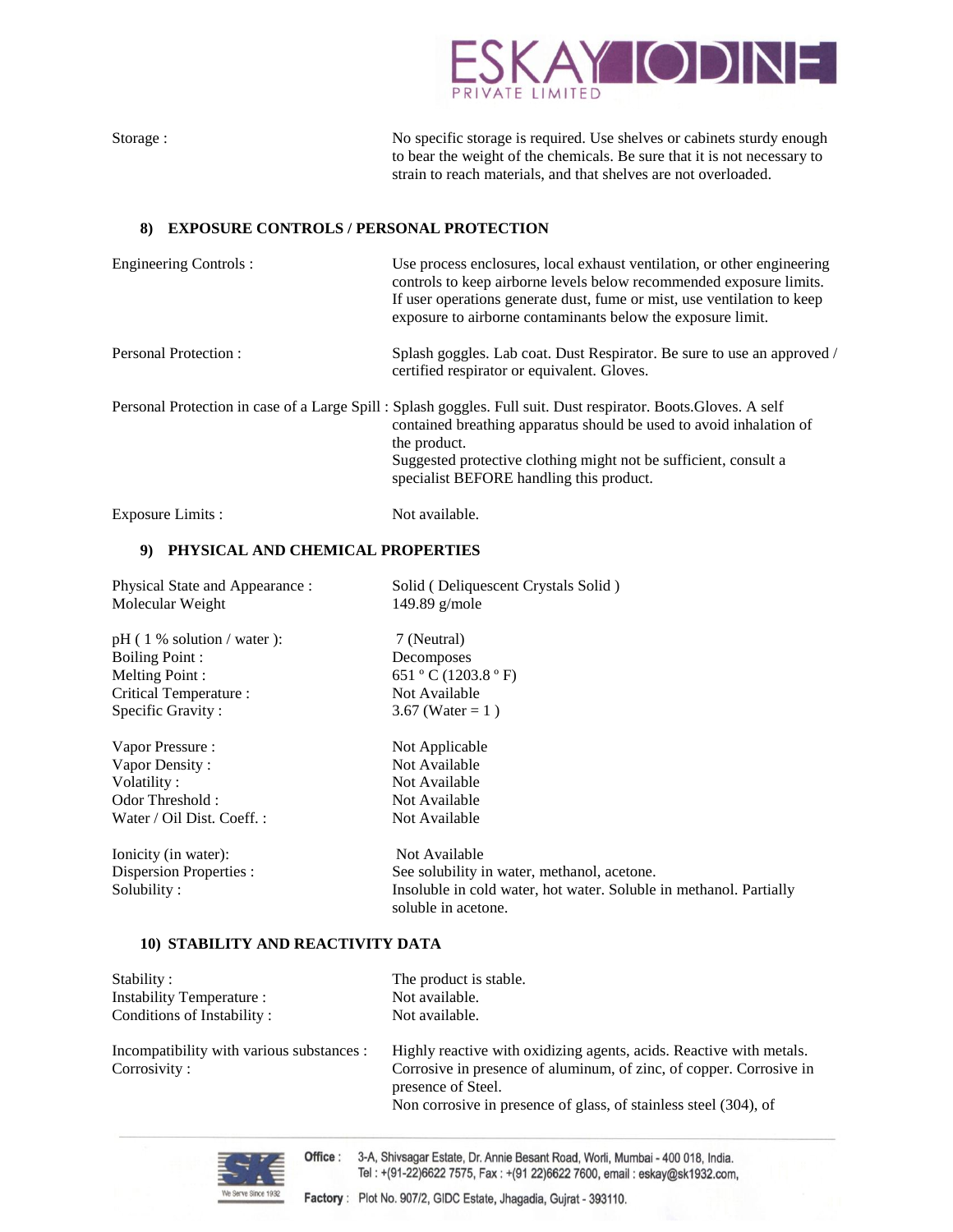

stainless steel (316)

Not available Not available

| Special Remarks on Reactivity:  | Not |
|---------------------------------|-----|
| Special Remarks on Corrosivity: | Not |
| Polymerization:                 | No. |

#### **11) TOXICOLOGICAL INFORMATION**

| Routes of Entry:                         | Eye contact. Inhalation. Ingestion.                                                                                                        |
|------------------------------------------|--------------------------------------------------------------------------------------------------------------------------------------------|
| Toxicity to Animals :                    | Acute oral toxicity (LD50) : 1000mg/kg (Mouse)                                                                                             |
| Chronic effects on Humans:               | The substance is toxic to the nervous system.                                                                                              |
| Other Toxic effects on Human:            | Very hazardous in case of ingestion. Hazardous in case of inhalation.<br>Slightly hazardous in case of skin contact (irritant, permeator). |
| Special Remarks on Toxicity to animals : | Not available.                                                                                                                             |
|                                          |                                                                                                                                            |

Special Remarks on Chronic Effects on Humans: Not available Special Remarks on other Toxic effects on Humans: Not available

#### **12) ECOLOGICAL INFORMATION**

| Eco toxicity :                                                                         | Not available                                                                                                            |
|----------------------------------------------------------------------------------------|--------------------------------------------------------------------------------------------------------------------------|
| BOD5 and COD:                                                                          | Not available                                                                                                            |
| Products of Biodegradation:                                                            | Possibly hazardous short term degradation products are not likely.<br>However, long term degradation products may arise. |
| Toxicity of the products of Biodegradation: The product of degradation are more toxic. |                                                                                                                          |
| Special Remarks on the Product:                                                        | Not available.                                                                                                           |

#### **13) DISPOSAL CONSIDERATIONS**

Water Disposal: Recycle to process, if possible. Consult your local or regional Authorities

### **14) TRANSPORT INFORMATION**

| DOT Classification:               | Not a DOT controlled material (United States) |
|-----------------------------------|-----------------------------------------------|
| Identification:                   | Not applicable                                |
| Special Provisions for Transport: | Not applicable                                |

# **15) OTHER REGULATORY INFORMATION**

| Federal and State Regulations: | TSCA 8(b) inventory : Sodium Iodide                                       |
|--------------------------------|---------------------------------------------------------------------------|
| <b>Other Regulations:</b>      | OSHA: Hazardous by definition of Hazard Communication Standard            |
| <b>Other Classification:</b>   | (29CFR 1910.1200).<br>WHMIS (Canada): Not controlled under WHMIS (Canada) |
|                                | : DSCL (EEC): $R36$ – Irritating to eyes                                  |
| Protective Equipment :         | Gloves                                                                    |
|                                | Lab Coat                                                                  |
|                                | Dust Respirator. Be sure to use an approved / certified respirator or     |
|                                | Equivalent.                                                               |